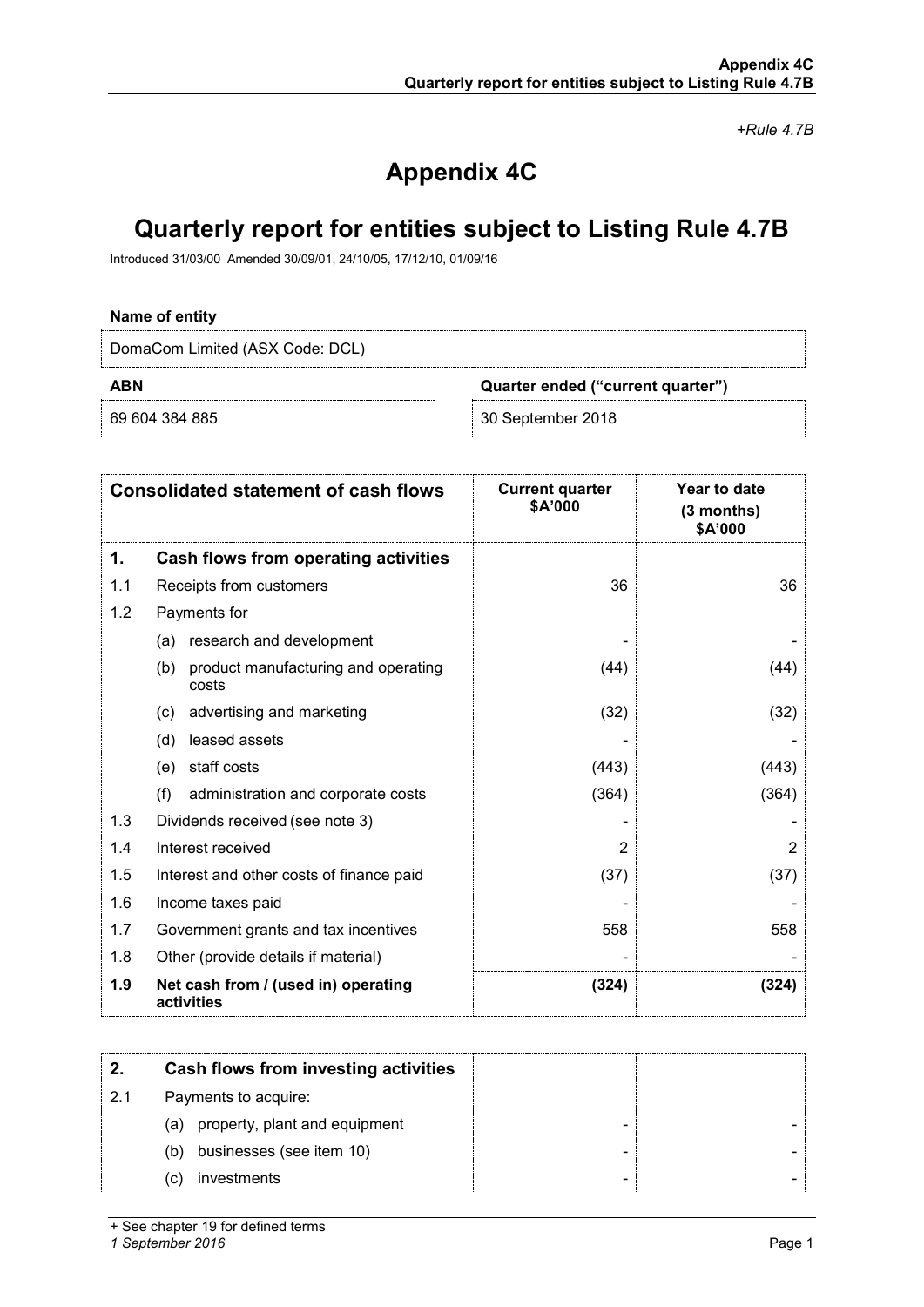|     | <b>Consolidated statement of cash flows</b>                                     | <b>Current quarter</b><br>\$A'000 | Year to date<br>$(3$ months)<br>\$A'000 |
|-----|---------------------------------------------------------------------------------|-----------------------------------|-----------------------------------------|
|     | (d)<br>intellectual property                                                    |                                   |                                         |
|     | other non-current assets (payments for<br>(e)<br>capitalised development costs) | (177)                             |                                         |
| 2.2 | Proceeds from disposal of:                                                      |                                   |                                         |
|     | property, plant and equipment<br>(a)                                            |                                   |                                         |
|     | businesses (see item 10)<br>(b)                                                 |                                   |                                         |
|     | investments<br>(c)                                                              |                                   |                                         |
|     | (d)<br>intellectual property                                                    |                                   |                                         |
|     | other non-current assets<br>(e)                                                 |                                   |                                         |
| 2.3 | Cash flows from loans to other entities                                         |                                   |                                         |
| 2.4 | Dividends received (see note 3)                                                 |                                   |                                         |
| 2.5 | Other (provide details if material)                                             |                                   |                                         |
| 2.6 | Net cash from / (used in) investing<br>activities                               | (177)                             | l 177                                   |

| 3.   | Cash flows from financing activities                                           |       |       |
|------|--------------------------------------------------------------------------------|-------|-------|
| 3.1  | Proceeds from issues of shares                                                 | 618   | 618   |
| 3.2  | Proceeds from issue of convertible notes                                       |       |       |
| 3.3  | Proceeds from exercise of share options                                        |       |       |
| 3.4  | Transaction costs related to issues of<br>shares, convertible notes or options | (34)  | (34)  |
| 3.5  | Proceeds from borrowings                                                       |       |       |
| 3.6  | Repayment of borrowings                                                        | (405) | (405) |
| 3.7  | Transaction costs related to loans and<br>borrowings                           |       |       |
| 3.8  | Dividends paid                                                                 |       |       |
| 3.9  | Other (provide details if material)                                            |       |       |
| 3.10 | Net cash from / (used in) financing<br>activities                              | 179   | 179   |

|     | Net increase / (decrease) in cash and<br>cash equivalents for the period |       |     |
|-----|--------------------------------------------------------------------------|-------|-----|
| 4.1 | Cash and cash equivalents at beginning of<br>quarter/year to date        | 803   | 803 |
| 4.2 | Net cash from / (used in) operating<br>activities (item 1.9 above)       | (324) | 324 |
| 4.3 | Net cash from / (used in) investing activities<br>item 2.6 above)        | (177  |     |
| 4.4 | Net cash from / (used in) financing activities<br>(item 3.10 above)      | 179   | 179 |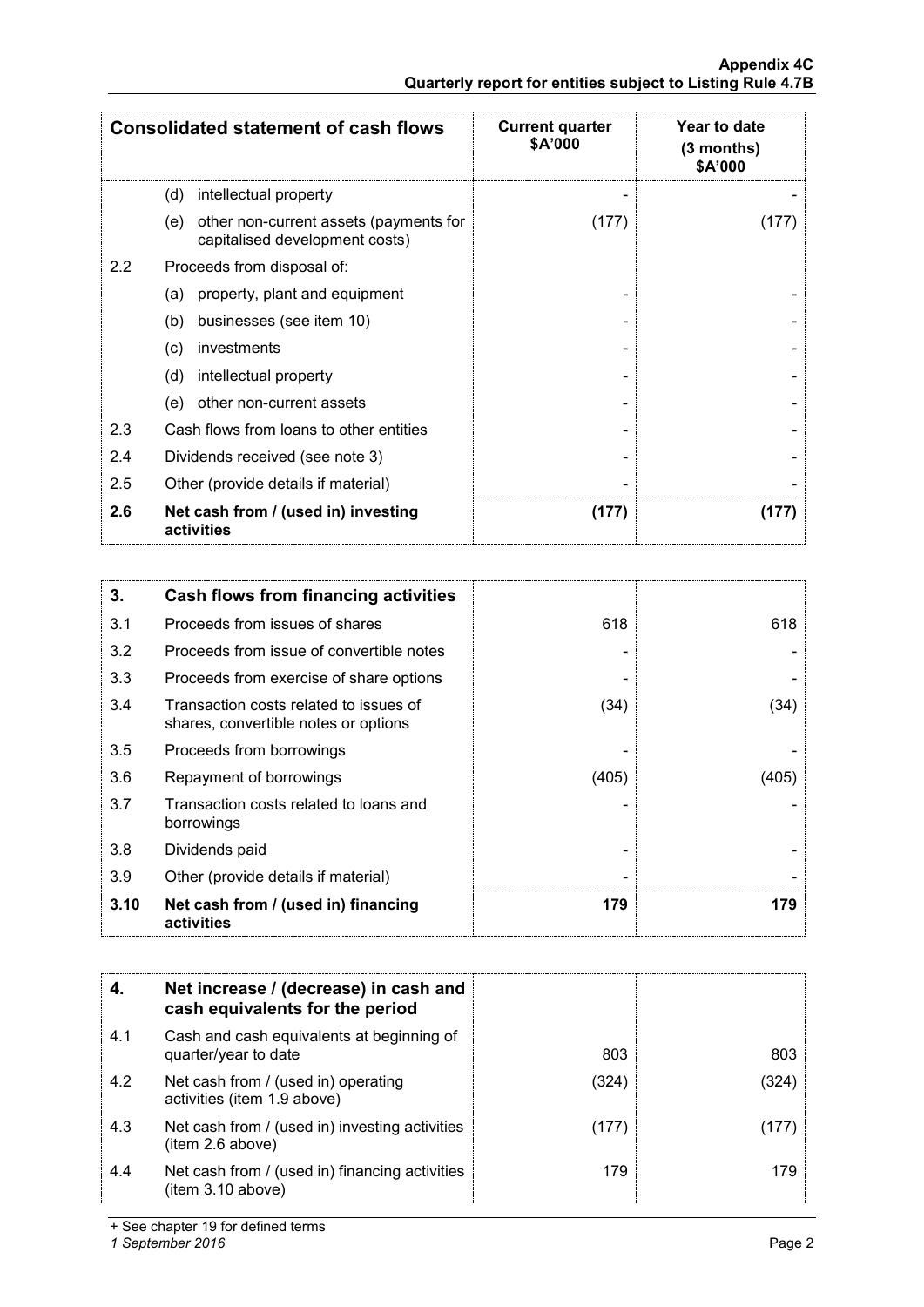-

| Consolidated statement of cash flows |                                                      | <b>Current quarter</b><br><b>\$A'000</b> | Year to date<br>(3 months)<br>\$A'000 |
|--------------------------------------|------------------------------------------------------|------------------------------------------|---------------------------------------|
| -4.5                                 | Effect of movement in exchange rates on<br>cash held |                                          |                                       |
| 4 R                                  | Cash and cash equivalents at end of<br>quarter       |                                          |                                       |

| 5.  | Reconciliation of cash and cash<br>equivalents<br>at the end of the quarter (as shown in the<br>consolidated statement of cash flows) to the<br>related items in the accounts | <b>Current quarter</b><br>\$A'000 | <b>Previous quarter</b><br>\$A'000 |
|-----|-------------------------------------------------------------------------------------------------------------------------------------------------------------------------------|-----------------------------------|------------------------------------|
| 5.1 | Bank balances                                                                                                                                                                 | 441                               | 111                                |
| 5.2 | Call deposits                                                                                                                                                                 |                                   |                                    |
| 5.3 | <b>Bank overdrafts</b>                                                                                                                                                        |                                   |                                    |
| 5.4 | Other (1 Month Term Deposit)                                                                                                                                                  | 40                                |                                    |
| 5.5 | Cash and cash equivalents at end of<br>quarter (should equal item 4.6 above)                                                                                                  | 481                               |                                    |

# **6.** Payments to directors of the entity and their associates

- 6.1 Aggregate amount of payments to these parties included in item 1.2
- 6.2 Aggregate amount of cash flow from loans to these parties included in item 2.3
- 6.3 Include below any explanation necessary to understand the transactions included in items 6.1 and 6.2

Payment of remuneration to executive and non-executive directors and their related parties.

- **7. Payments to related entities of the entity and their associates**
- 7.1 Aggregate amount of payments to these parties included in item 1.2
- 7.2 Aggregate amount of cash flow from loans to these parties included in item 2.3
- 7.3 Include below any explanation necessary to understand the transactions included in items 7.1 and 7.2

| <b>Current quarter</b><br>\$A'000 |  |
|-----------------------------------|--|
|                                   |  |
|                                   |  |
|                                   |  |

| <b>Current quarter</b><br><b>\$A'000</b> |       |
|------------------------------------------|-------|
|                                          | (126) |
|                                          |       |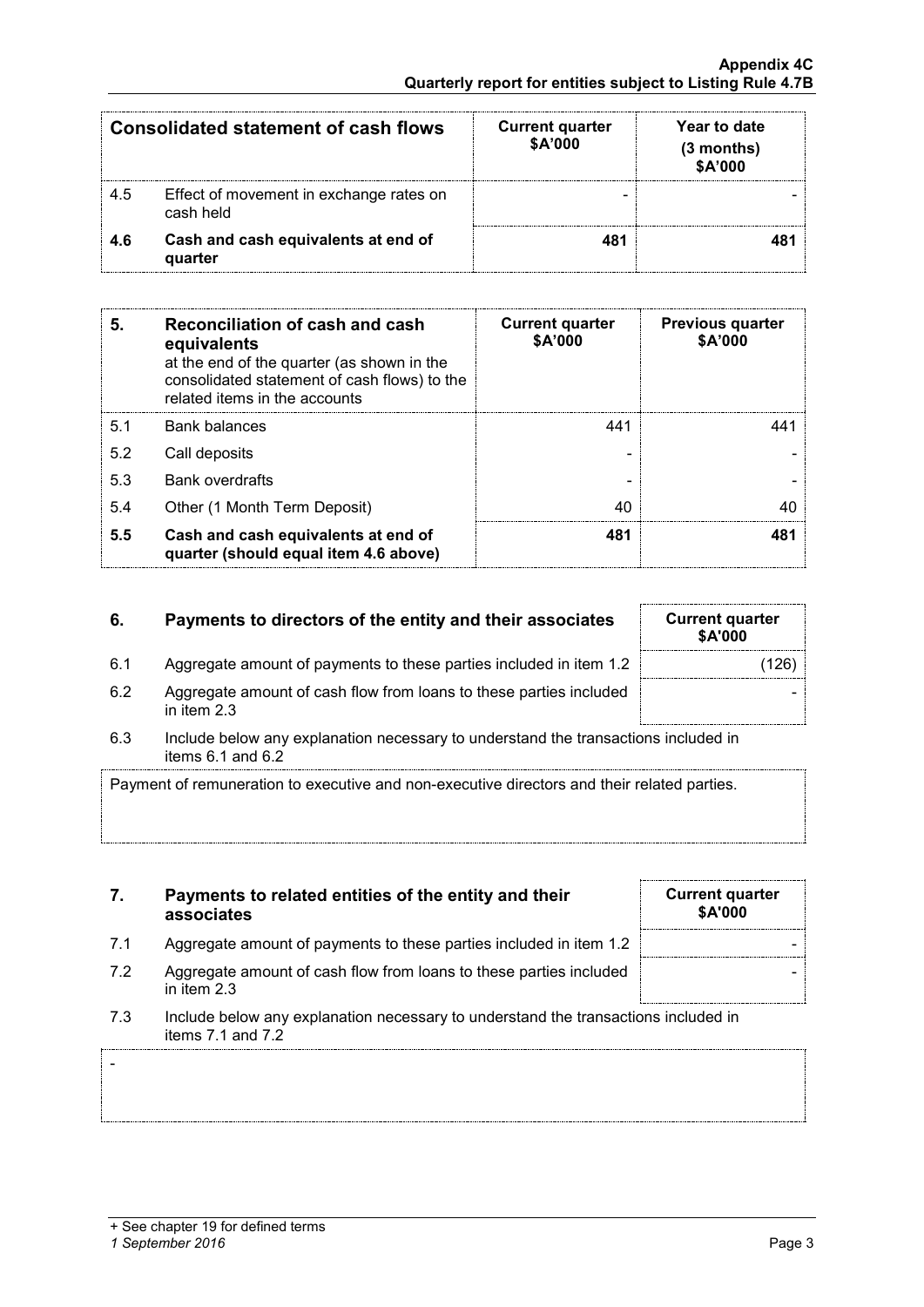| 8. | <b>Financing facilities available</b> |
|----|---------------------------------------|
|    | Add notes as necessary for an         |
|    | understanding of the position         |

- 
- 8.2 Credit standby arrangements
- $8.3$  Other (please specify)

| 8.  | <b>Financing facilities available</b><br>Add notes as necessary for an<br>understanding of the position | <b>Total facility amount</b><br>at quarter end<br>\$A'000 | Amount drawn at<br>quarter end<br>\$A'000 |
|-----|---------------------------------------------------------------------------------------------------------|-----------------------------------------------------------|-------------------------------------------|
| 81  | Loan facilities                                                                                         | -                                                         |                                           |
| 8.2 | Credit standby arrangements                                                                             | -                                                         |                                           |
| 8.3 | Other (please specify)                                                                                  | See below                                                 | See below                                 |

8.4 Include below a description of each facility above, including the lender, interest rate and whether it is secured or unsecured. If any additional facilities have been entered into or are proposed to be entered into after quarter end, include details of those facilities as well.

On 15 January 2018 \$1,000,000 was raised through the issue of an unsecured Convertible Note ("First Convertible Security") to The Australian Special Opportunity Fund through The Lind Partners, repayable over 24 months with an initial repayment holiday of 120 days. DomaCom will make 20 monthly repayments of A\$60,000 in either shares or cash (at DomaCom's option). The ASX announcement on 4 April 2018 provides further details, including the maximum number of shares to be issued if repaid in shares. At 30 September 2018 \$260,000 of the First Convertible Security had been repaid through the combination of cash and shares.

On 15 June 2015 \$500,000 was raised through the issue of a "Second Convertible Security" to The Australian Special Opportunity Fund. DomaCom will make 24 monthly repayments of A\$30,000 in either shares or cash (at DomaCom's option). The ASX announcements on 4 April 2018 and 5 June 2018 provide further details, including the combined maximum number of shares to be issued if either or both the First and Second Convertible Notes are repaid in shares. At 30 September 2018 \$60,000 of the Second Convertible Security had been repaid through the combination of cash and shares

\$650,000 was raised through the issue of unsecured 3 Year Convertible Notes on 25 January 2018 to various note holders with an annual coupon of 10% payable quarterly in arrears.

\$300,000 factoring of FY2018 R&D Claim through a private sophisticated investor. Unsecured. Interest rates 10% per quarter.

| 9.  | <b>Estimated cash outflows for next quarter</b>    | <b>SA'000</b> |
|-----|----------------------------------------------------|---------------|
| 9.1 | Research and development                           |               |
| 9.2 | Product manufacturing and operating costs          |               |
| 9.3 | Advertising and marketing                          | 65            |
| 9.4 | Leased assets                                      |               |
| 9.5 | Staff costs                                        | 428           |
| 9.6 | Administration and corporate costs                 | 515           |
| 9.7 | Other (payments for capitalised development costs) | 162           |
| 9.8 | <b>Total estimated cash outflows</b>               |               |